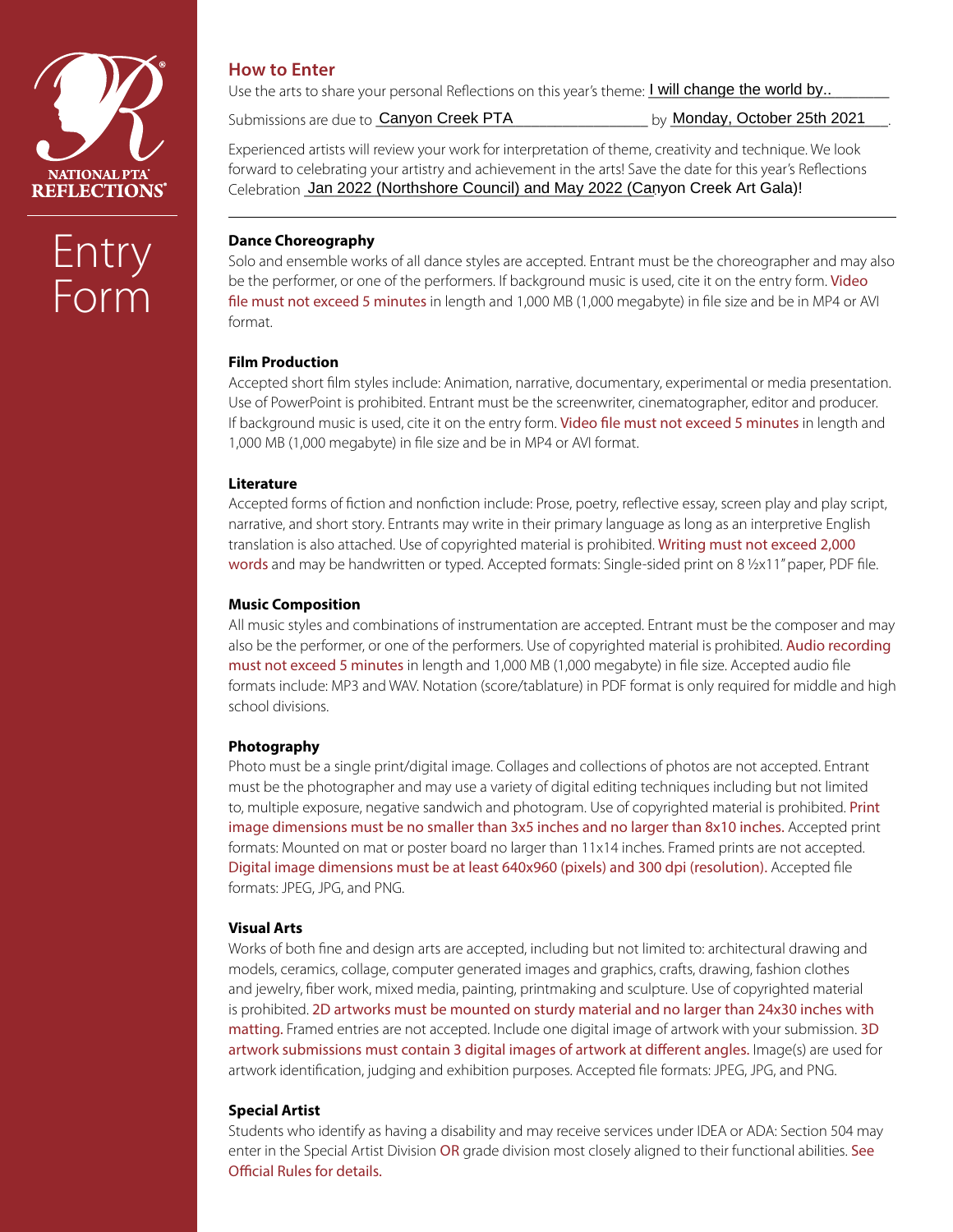

# Entry Form

## **Official Rules**

By submitting an artwork to the "National PTA Reflections Program," entrants accept and agree to be bound by the official rules for participation as well as the entry requirements for their specific arts category and division. Additional state program requirements may apply. Any violation of these rules may, at PTA's discretion, result in disqualification. All decisions of the reviewers regarding this program are final and binding in all respects. (The "PTA" referred to in these rules include all PTAs reviewing the submission).

- 1. **ELIGIBILITY.** Students must participate through a local PTA/PTSA. Each student's eligibility is determined by the state and local PTA/PTSA. A student may develop an entry inside or outside of school.
- 2. **ARTS CATEGORIES.** There are six arts categories—dance choreography, film production, literature, music composition, photography and visual arts. Students may enter the National PTA Reflections Program in one or more arts categories. See each arts category rules for additional entry requirements.
- 3. **GRADE DIVISIONS.** Students may enter in the appropriate division for their grade (Primary: Preschool-Grade 2; Intermediate: Grades 3-5; Middle School: Grades 6-8; High School: Grades 9-12; Special Artist: All grades welcome).

The Special Artist Division welcomes students from all grades and abilities and offers non-artistic accommodations (e.g. adaptive technology; transcribing; holding a camera) for students to participate fully in PTA Reflections. Assistants must refrain from being involved in the artistic process (e.g. developing an artist statement, choreography, music lyrics, storyboards, etc.) Student recognition and awards are announced as part of the Special Artist Division.

- 4. **HOW TO ENTER.** Entrants must submit their artwork and student entry form to their local PTA/PTSA program according to local and state PTA procedures. Entrants must follow requirements and instructions specific to each arts category and division. Contact local PTA programs for deadlines and additional information.
- 5. **ENTRY REQUIREMENTS.** (All participants must also follow arts category and if applicable, Special Artist Division rules)
	- Only new pieces of artwork inspired by the current year's theme may be submitted.
	- Each entry must be the original work of one student only. An adult may not alter the creative integrity of a student's work. Because the program is designed to encourage and recognize each student's individual creativity, help from an adult or collaboration with other students is not allowed except in the Special Artist Division. Other individuals may appear in or perform a student's work, but the work itself must be the creative product of one student only. Only one student may be recognized as the award recipient for each entry. See the specific arts category rules and special artist division rules for details.
	- Each entry must contain a title and all entries must include an artist statement. The artist statement communicates what inspired the work, how it relates to the theme, and the content of the work. The statement must include at least 10 words and not exceed 100 words.
	- Use of copyrighted material is prohibited, except for background music in dance choreography and film production entries. If used in dance choreography and film production entries, background music must be cited on the entry form. Plagiarized entries will be disqualified. Use of PowerPoint templates are prohibited.
- 6. **FINALIST SELECTION AND NOTIFICATION.** Entries are reviewed at local, regional, state and national levels. Each PTA determines its own reviewers for the program. Entries will be reviewed primarily on how well the student uses their artistic vision to portray the theme, their originality and creativity. The National PTA Reflections® program makes no restrictions on content or subject matter in artwork submitted by the local, regional or state levels. National PTA reserves the right to use its sole discretion in selecting the submissions to be recognized at the national level. Under no condition may parents or students contact a reviewer to dispute the status/score of any entry. Each PTA in its sole discretion will select finalists for exhibition and provide awards/prizes. Awards are announced per local and state procedures. National awards and events are announced May 1, 2021 at PTA.org/ Reflections.
- 7. **OWNERSHIP AND LICENSE.** Ownership in any submission shall remain the property of the entrant, but entry into this program constitutes entrant's irrevocable permission and consent that PTA may display, copy, reproduce, enhance, print, sublicense, publish, distribute and create derivative works for PTA purposes. PTA is not responsible for lost or damaged entries. Submission of entry into the PTA Reflections program constitutes acceptance of all rules and conditions.
- **8. PARTICIPATING ENTITIES.** This program is administered by the National Parent Teacher Association (PTA) and PTA affiliates. Parent groups not affiliated with National PTA are not eligible to sponsor this program.